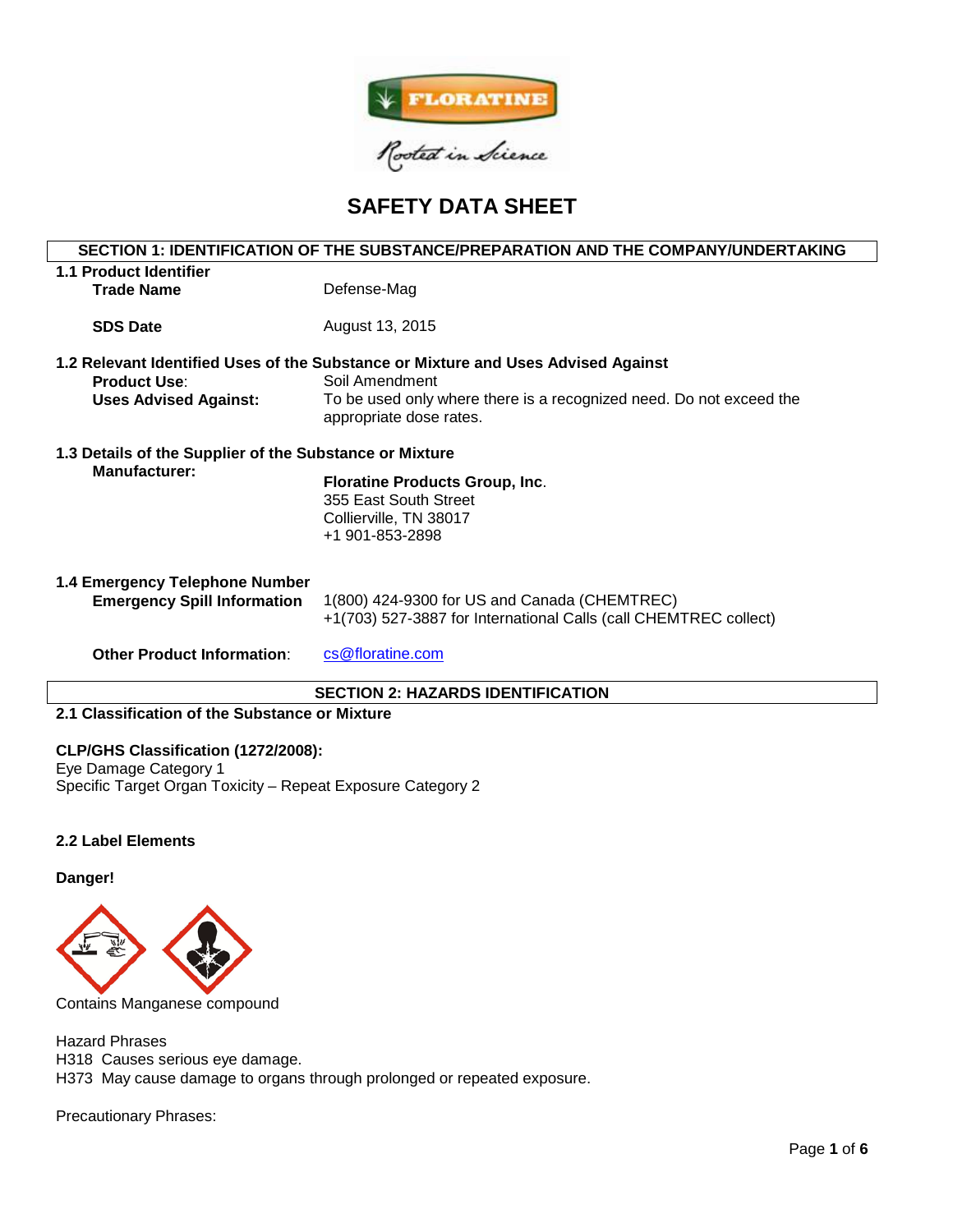P260 Do not breathe dust.

P264 Wash thoroughly after handling.

P280 Wear eye protection and face protection.

P305 + P351 + P338 IF IN EYES: Rinse cautiously with water for several minutes. Remove contact lenses, if present and easy to do. Continue rinsing.

P337 + P313 If eye irritation persists: Get medical attention.

P314 Get medical /attention if you feel unwell.

P501 Dispose of contents and container in accordance with local and national regulations.

## **2.3 Other Hazards:** None

| <b>SECTION 3: COMPOSITION/INFORMATION ON INGREDIENTS</b> |                                                                                     |           |                                              |  |  |
|----------------------------------------------------------|-------------------------------------------------------------------------------------|-----------|----------------------------------------------|--|--|
| <b>Chemical Name</b>                                     | <b>CAS Number /</b><br><b>EINECS Number /</b><br><b>REACH Reg.</b><br><b>Number</b> | $%$ (w/w) | <b>CLP/GHS Classification</b><br>(1272/2008) |  |  |
| Magnesium salt                                           | 7487-88-9 /<br>231-298-2                                                            | 40-80%    | Not hazardous                                |  |  |
| Citric Acid                                              | $77 - 92 - 9/$<br>201-069-1                                                         | 10-30%    | Eye Irrit. 2 (H319)                          |  |  |
| Manganese<br>compound                                    | 7785-87-7 /<br>232-089-9                                                            | $1 - 5%$  | Eye Dam. 1 (H318)<br>STOT RE 2 (H373)        |  |  |

See Section 16 for full text of GHS and EU Classifications.

#### **SECTION 4: FIRST AID MEASURES**

## **4.1 Description of First Aid Measures**

#### **First Aid**

**Eye contact:** In case of contact with eyes, flush immediately with water for at least 15 minutes while lifting the upper and lower lids. Get immediate medical attention.

**Skin contact:** Wash with soap and water. Get medical attention if irritation develops or persists.

- **Inhalation:** Remove victim to fresh air. Get medical attention if irritation develops or persists.
- **Ingestion:** Do not induce vomiting unless directed to do so my medical personnel. If the person is alert, have them rinse their mouth with water and sip one glass of water. Call a poison center or physician for advice. Never give anything my mouth to an unconscious or drowsy person.

#### **See Section 11 for more detailed information on health effects.**

**4.2 Most Important symptoms and effects, both acute and delayed:** Causes severe eye irritation or damage. May cause skin irritation on prolonged or repeated use. Swallowing may cause nausea. Prolonged overexposure to manganese compounds may cause headache, apathy, muscle weakness and neurological effects such as euphoria, impulsiveness and insomnia.

**4.3 Indication of any immediate medical attention and special treatment needed**: If eye contact occurs, get immediate medial attention.

## **SECTION 5: FIREFIGHTING MEASURES**

**5.1 Extinguishing Media:** Use media appropriate for the surrounding fire. Cool fire exposed containers with water.

**5.2 Special Hazards Arising from the Substance or Mixture**

**Unusual Fire and Explosion Hazards:** None **Combustion Products:** Oxides of carbon, sulfur, manganese and magnesium.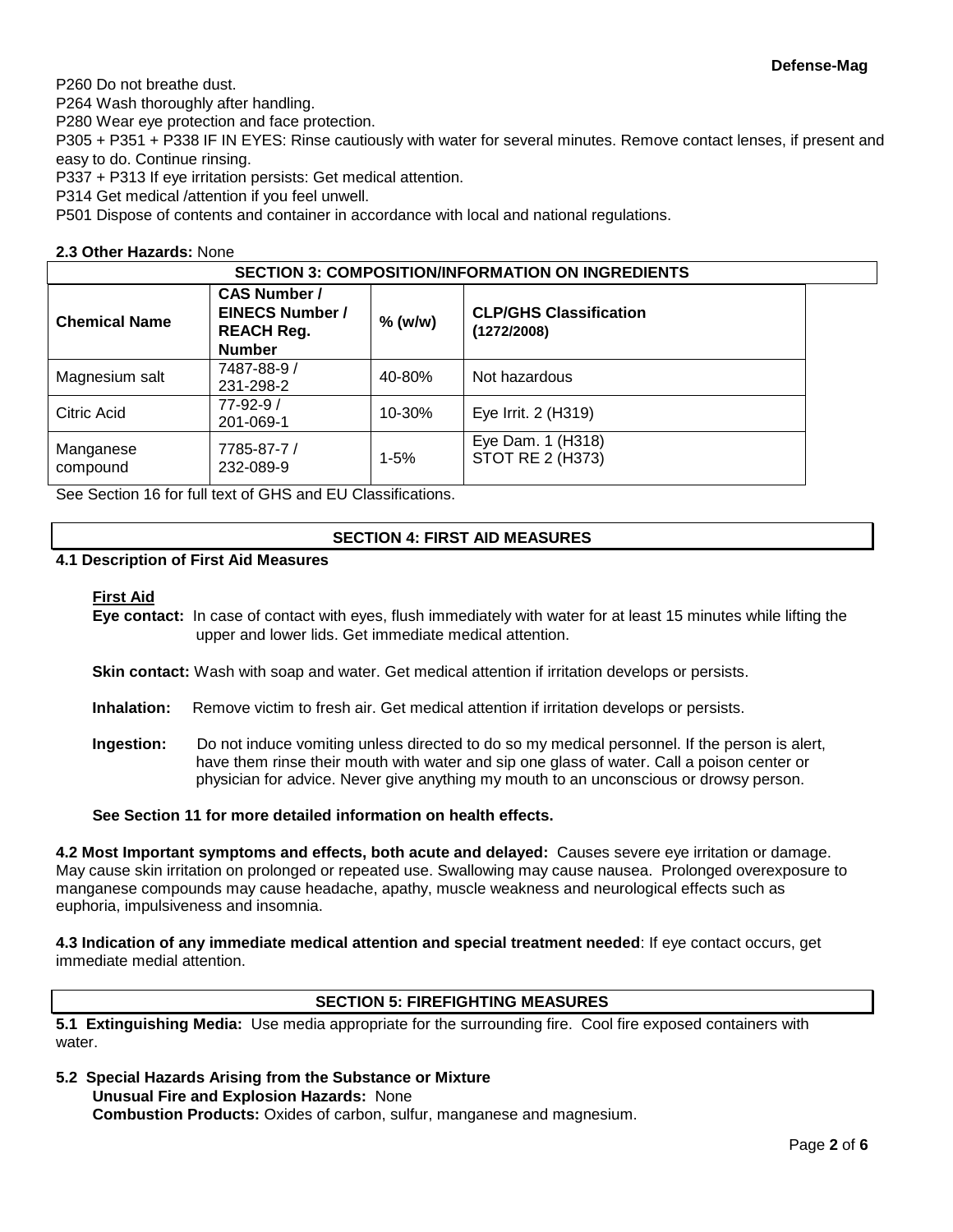## **Defense-Mag**

**5.3 Advice for Fire-Fighters:** Self-contained breathing apparatus and protective clothing should be worn in fighting fires involving chemicals. Determine the need to evacuate or isolate the area according to your local emergency plan. Use water spray to keep fire exposed containers cool.

## **SECTION 6: ACCIDENTAL RELEASE MEASURES**

## **6.1 Personal Precautions, Protective Equipment and Emergency Procedures:**

Wear appropriate protective equipment. Avoid direct contact with spilled material.

## **6.2 Environmental Precautions:**

Prevent entry in storm sewers and waterways. Report spill as required by local and national regulations.

### **6.3 Methods and Material for Containment and Cleaning Up:**

Sweep up and place in an appropriate container for disposal. Avoid creating dust. Wash spill site with water. Contain large spills and collect as much powder as possible into containers for use.

#### **6.4 Reference to Other Sections:**

Refer to Section 8 for personal protective equipment and Section 13 for disposal information.

## **SECTION 7: HANDLING and STORAGE**

#### **7.1 Precautions for Safe Handling**:

Prevent contact with eyes. Avoid contact with skin and clothing. Use with adequate ventilation. Use reasonable care in handling. Do not eat, drink or smoke while using product. Wash thoroughly with soap and water after handing.

## **7.2 Conditions for Safe Storage, Including any Incompatibilities**:

Protect containers from physical damage. Keep from freezing. Keep containers closed. Empty containers retain product residues. Follow all SDS precautions in handling empty containers. Store away from food and feed.

## **7.3 Specific end use(s):**

**Industrial uses:** None identified **Professional uses:** Soil Amendment

## **SECTION 8: EXPOSURE CONTROLS/PERSONAL PROTECTION**

| <b>8.1 Control Parameters:</b> |                                                                                             |                  |                                     |                         |  |  |  |  |
|--------------------------------|---------------------------------------------------------------------------------------------|------------------|-------------------------------------|-------------------------|--|--|--|--|
| <b>Chemical Name</b>           | <b>US OEL</b>                                                                               | EU IOEL          | UK OEL                              | <b>Biological Limit</b> |  |  |  |  |
|                                |                                                                                             |                  |                                     | Value                   |  |  |  |  |
| Manganese compound             | $0.2 \text{ mg/m}3 \text{ TWA}$ (as<br>Mn) ACGIH TLV<br>5 mg/m3 Ceiling (as<br>Mn) OSHA PEL | None Established | $0.5 \text{ mg/m}$ 3 TWA (as<br>Mn) | None Established        |  |  |  |  |
| Magnesium salt                 | None Established                                                                            | None Established | None Established                    | None Established        |  |  |  |  |
| Citric Acid                    | None Established                                                                            | None Established | None Established                    | None Established        |  |  |  |  |

#### **8.2 Exposure Controls:**

**Recommended Monitoring Procedures:** None established.

**Appropriate Engineering Controls:** Good outdoor ventilation should be adequate under normal conditions of use.

#### **Personal Protective Measurers**

**Eye/face Protection:** Chemical goggles recommended to avoid eye contact.

**Skin Protection:** Impervious clothing is recommended if needed to avoid skin contact.

**Hands:** Impervious gloves are recommended if needed to avoid skin contact.

**Respiratory Protection:** None needed under normal use conditions with adequate ventilation. If dust or mists are excessive, an approved particulate respirator can be used. Use respirators in accordance with local and national regulations.

**Other protection:** Suitable washing facilities should be available in the work area.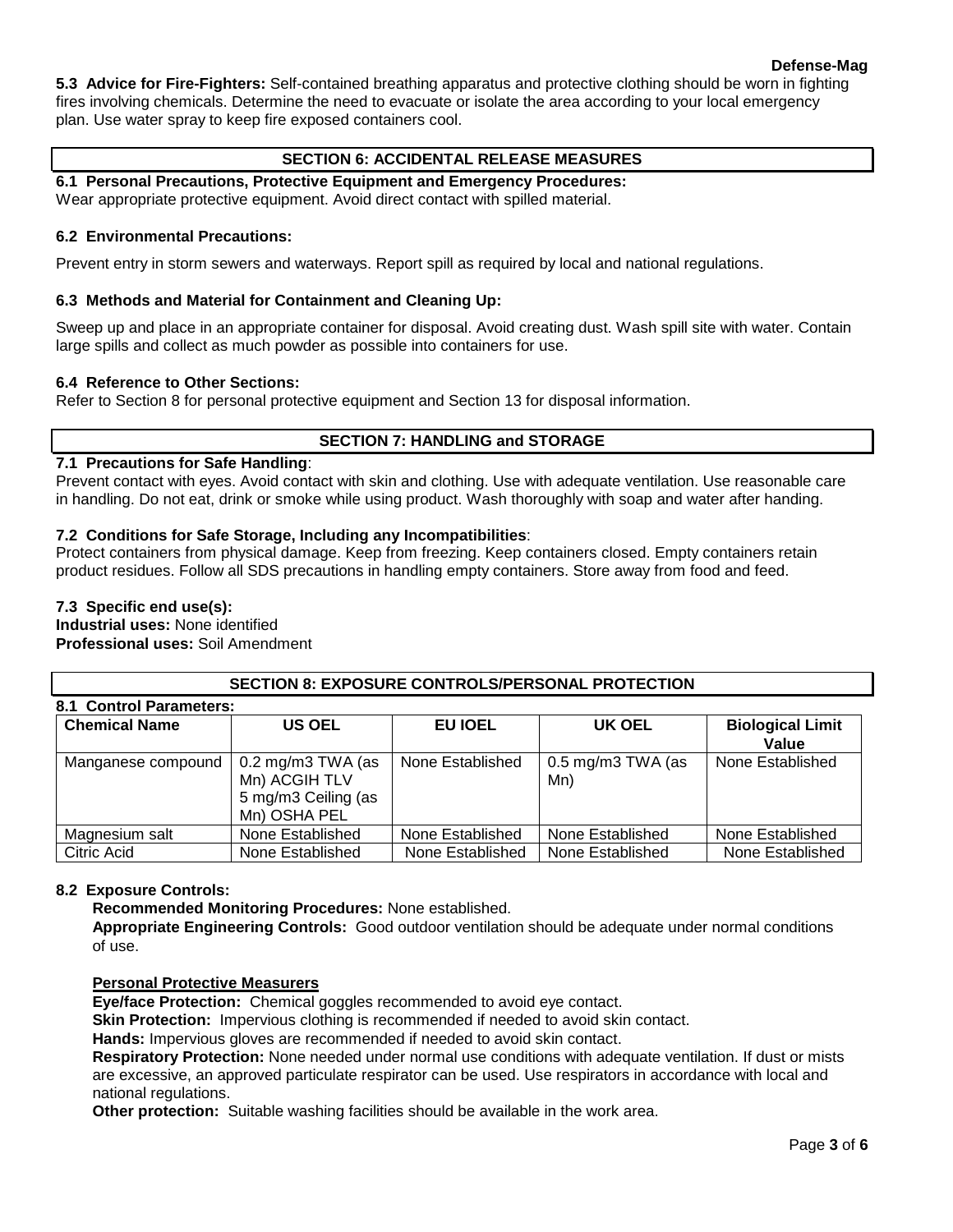#### **SECTION 9: PHYSICAL and CHEMICAL PROPERTIES**

#### **9.1 Information on basic Physical and Chemical Properties**

**Appearance:** White powder base with dark powder. When mixed with water – Black liquid **Odor Threshold:** Not available **pH:** Not applicable **Melting/Freezing Point: Not determined <br>
<b>Boiling Point: 100°C (212°C)**<br> **Evaporation Rate: Not applice**<br> **Boiling Point: Not flammable Lower Flammability Limit:** Not applicable **Upper Flammability Limit:** Not applicable **Vapor Density(Air=1):** Not applicable **Relative Density:** Not applicable **Autoignition Temperature:** None **Decomposition Temperature:** Not determined **Viscosity:** Not applicable **EXPLOSIVE Explosive Properties:** None<br> **Oxidizing Properties:** None **EXPLOSIVE Specific Gravity (H<sub>2</sub>O= 1):** N **Oxidizing Properties:** None **Specific Gravity (H<sub>2</sub>O= 1):** Not applicable **Molecular Weight:** Mixture **Molecular Weight:** Mixture

**Odor:** No odor.

**Evaporation Rate: Not applicable Vapor Pressure:** <1 @ 100°C

**Solubility:** Complete **Octanol/Water Partition Coefficient:** Not determined **Molecular Formula:** Mixture **Molecular Weight:** Mixture

**9.2 Other Information:** None available

## **SECTION 10: STABILITY and REACTIVITY**

**10.1 Reactivity:** Not reactive under normal conditions.

**10.2 Chemical Stability:** Stable.

**10.3 Possibility of Hazardous Reactions:** None known.

**10.4 Conditions to Avoid:** None known.

**10.5 Incompatible Materials:** Incompatible with oxidizing agents and bases.

**10.6 Hazardous Decomposition Products:** Decomposition may produce oxides of carbon, sulfur, magnesium and manganese.

## **SECTION 11: TOXICOLOGICAL INFORMATION**

**11.1 Information on Toxicological Effects:** 

#### **Potential Health Effects:**

**Eye Contact:** May cause irritation with redness, tearing and stinging. Eye damage may occur.

**Skin contact:** Prolonged skin contact may cause irritation.

**Inhalation:** Excessive inhalation of dust may cause upper respiratory tract irritation.

**Ingestion:** Swallowing may cause gastrointestinal effects including nausea and diarrhea

**Acute toxicity:** No toxicity data available for the product

Manganese compound: Oral rat LD50 2150 mg/kg, Inhalation rat LC50 >4.45 mg/L/4 hr, Magnesium salt: Oral rat LD50 >2000 mg/kg

Citric Acid: Oral rat LD50 3,000 mg/kg,

**Skin corrosion/irritation:** Magnesium salt are not irritating based on data from structurally similar chemicals. Citric acid is not irritating to rabbit skin. Manganese compound is not irritating to rabbit skin.

**Eye damage/ irritation:** Citric acid is irritating to rabbits eyes. Manganese compound has been shown to cause irreversible eye irritation in rabbit eyes.

**Respiratory Irritation:** No data available. Expected to cause only temporary irritation. **Respiratory Sensitization:** No data available. **Skin Sensitization:** Magnesium salt was negative in a mouse local lymph node assay.

**Germ Cell Mutagenicity:** Magnesium salt was negative in an AMES test, in an in vitro mammalian cell gene mutation test using Chinese hamster lung cells and in an in vivo micronucleus assay. Citric acid was negative in the Ames test and in human and hamster cell culture assays. Manganese compound was negative in an in vitro mammalian chromosome aberration test with a structurally similar material.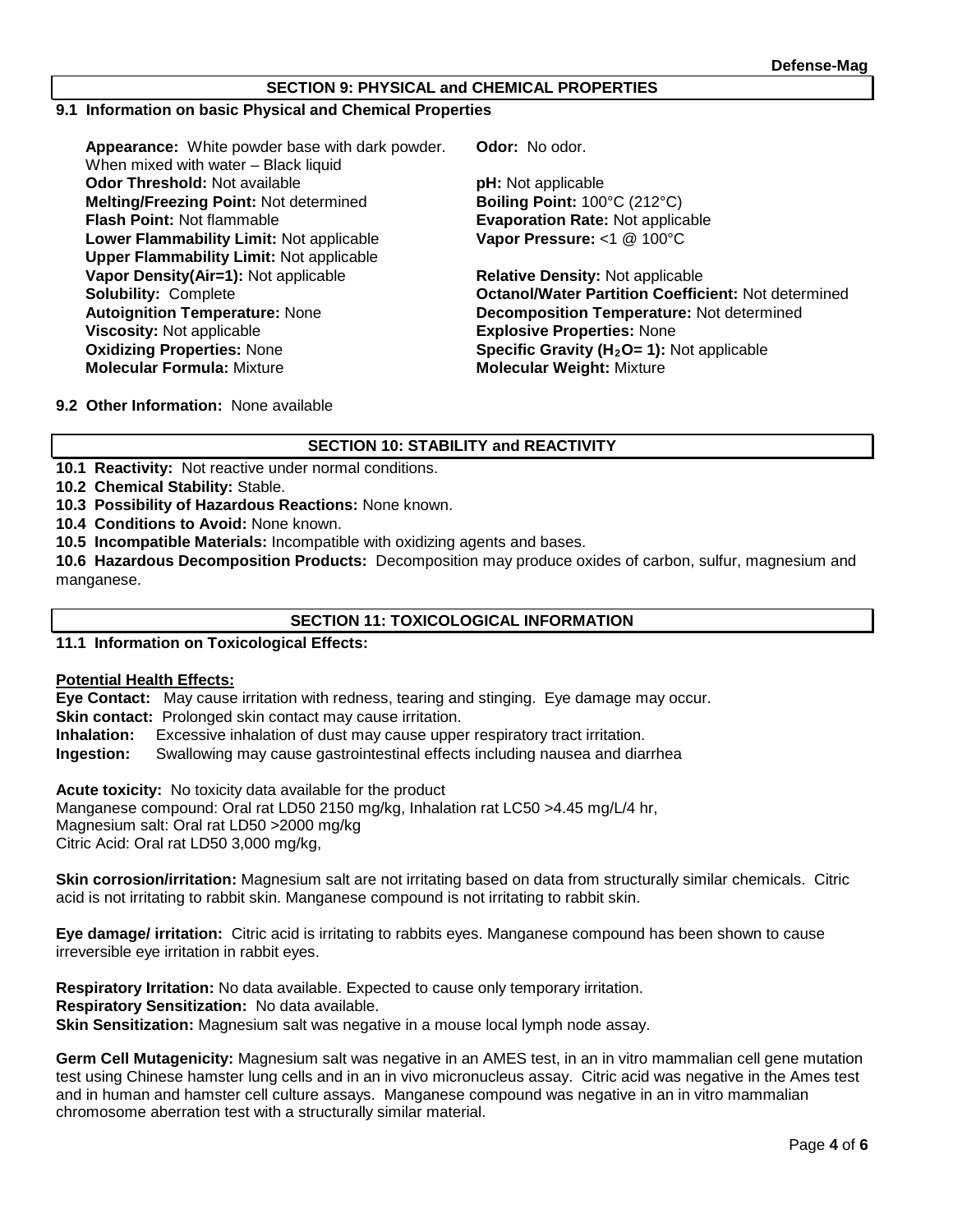**Carcinogenicity:** No data available. None of the components of this product are listed as carcinogens by IARC **Reproductive Toxicity:** Magnesium salt is not toxic to reproduction based on studies with structurally similar chemicals. In a two-generation 90 days study with male and female rats fed 1.2 % citric acid, no adverse effect on reproductive parameters nor any teratogenicity were seen.

## **Specific Target Organ Toxicity**:

Single Exposure: No data available.

Repeat Exposure: Overexposure to manganese compounds have been shown to cause headache, apathy, muscle weakness and neurological effects such as euphoria, impulsiveness and insomnia.

## **SECTION 12: ECOLOGICAL INFORMATION**

**12.1 Toxicity:** No toxicity data available for the product.

Manganese compound: 48 hr LC50 daphnia magna 6.8 mg/L, 72 hr LC50 Desmodesmus subspicatus 61 mg/L Magnesium salt: 96 hr LC50 Oryzias latipes > 96.4 mg/L, 48hr daphnia magna > 88.7 mg/L, 72 hr EC50 Algae > 99.2 mg/L

Citric Acid: 96 hr golden orfe 440 mg/L, 48 hr saltwater crab160 mg/l

**12.2 Persistence and degradability:** Citric acid is readily biodegradable (97% in 28 days).

- **12.3 Bioaccumulative Potential:** The calculated BCF for citric acid is estimated to be 3.2.
- **12.4 Mobility in Soil:** In the soil, product follows natural cycle to provide plant nutrients.
- **12.5 Results of PVT and vPvB assessment:** Not required.
- **12.6 Other Adverse Effects:** No data available.

## **SECTION 13: DISPOSAL CONSIDERATIONS**

## **13.1 Waste Treatment Methods:**

Dispose in accordance with local/ and national regulations.

| <b>SECTION 14: TRANSPORTATION INFORMATION</b> |                                 |                              |                                   |                                 |                                         |  |
|-----------------------------------------------|---------------------------------|------------------------------|-----------------------------------|---------------------------------|-----------------------------------------|--|
|                                               | <b>14.1 UN</b><br><b>Number</b> | 14.2 UN Proper Shipping Name | 14.3<br><b>Hazard</b><br>Class(s) | 14.4<br><b>Packing</b><br>Group | 14.5<br>Environmental<br><b>Hazards</b> |  |
| <b>US DOT</b>                                 | None                            | Not Regulated                |                                   |                                 |                                         |  |
| <b>IMDG</b>                                   | None                            | Not Regulated                |                                   |                                 |                                         |  |
| <b>IATA/ICAO</b>                              | None                            | Not Regulated                |                                   |                                 |                                         |  |

#### **14.6 Special Precautions for User:** None

**14.7 Transport in Bulk According to Annex III MARPOL 73/78 and the IBC Code:** Not determined.

#### **SECTION 15: REGULATORY INFORMATION**

**15.1 Safety, Health and Environmental Regulations/Legislation Specific for the Substance or Mixture**

#### **US Regulations**

**CERCLA Section 103:** The normal application of fertilizers is exempt from CERCLA reporting. If an accidental release occurs, contact Floratine Products Group for information.

**SARA Hazard Category (311/312):** Acute Health Hazard, Chronic Health Hazard

**SARA 313:** Products used in routine agricultural operations and fertilizers held for resale by retailers is excluded from SARA 313 reporting. Contact Floratine Products Group for additional information.

**California Proposition 65:** This product contains the following substances known to the State of California to cause cancer and/or reproductive harm (birth defects): None known.

**Defense-Mag**